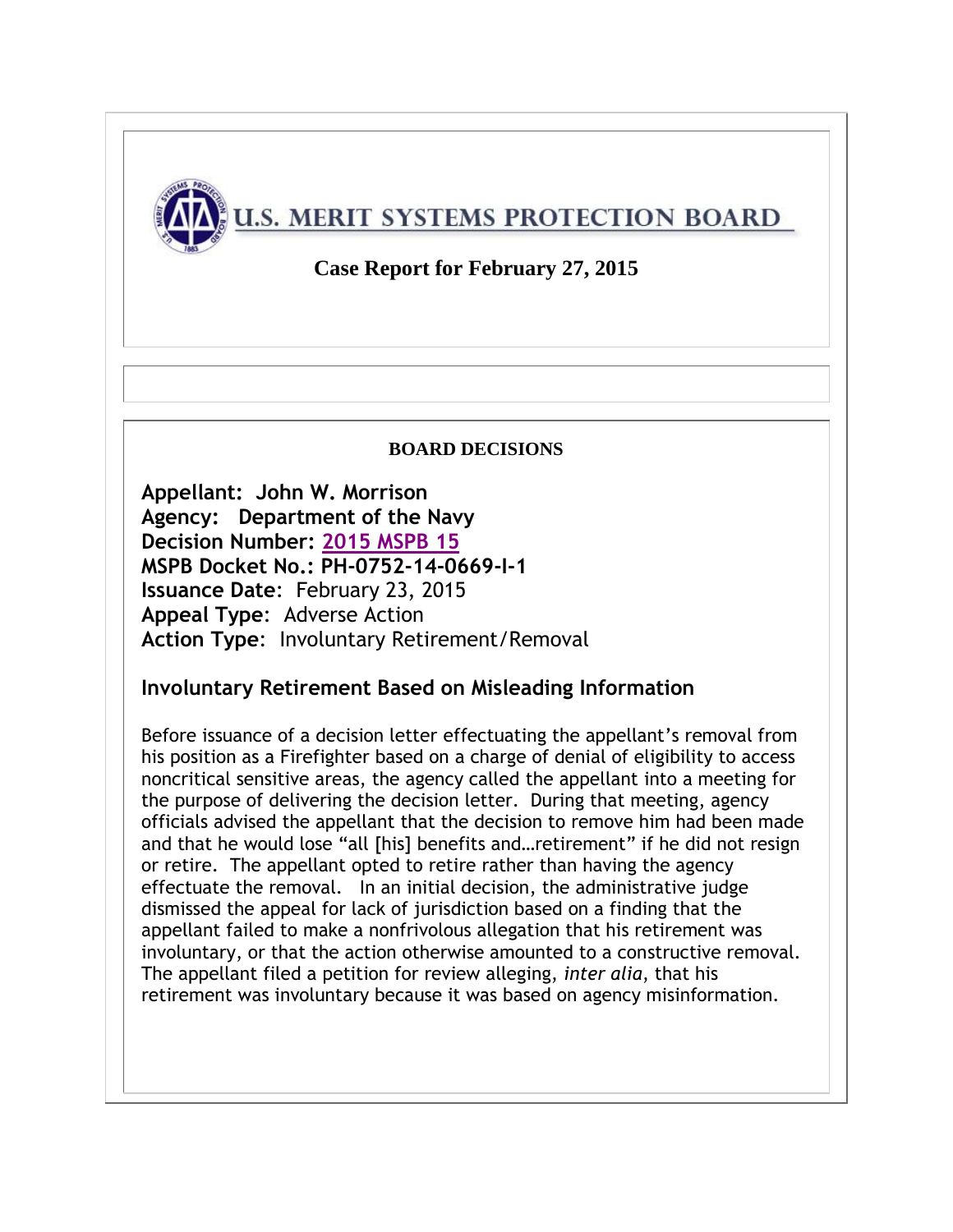**Holding: The Board granted the appellant's petition for review, vacated the initial decision, and remanded the appeal for further adjudication.** 

**1. The AJ erred by not addressing whether the appellant made a nonfrivolous allegation that his retirement was involuntary because he materially relied on misleading information provided by the agency, or whether the agency had reason to know the appellant was relying on misleading information, but failed to correct it. The Board remanded the appeal for further adjudication of the appellant's allegation that an agency manager told him that he would lose his retirement benefits if he were removed.**

**Appellant: Anthony Caros Agency: Department of Homeland Security Decision Number: 2015 [MSPB 16](http://www.mspb.gov/netsearch/viewdocs.aspx?docnumber=1141851&version=1146357&application=ACROBAT) MSPB Docket No.: PH-0752-12-0402-A-2 Issuance Date**: February 23, 2015 **Appeal Type**: Adverse Action **Action Type**: Motion for Attorney Fees

## **Mixed Case Appeal Rights in Addendum Decision**

Following the reversal of the appellant's removal, the appellant filed a motion for attorney fees for 268 hours of legal services at a rate of \$510.00 per hour. The AJ granted the motion after finding that \$250.00, rather than \$510.00, was the reasonable billing rate.

**Holding: The Board denied the petition for review and cross petition for review and affirmed the addendum initial decision.** 

**1. Addendum proceedings for attorney fees stemming from a mixed case will receive notice of mixed-case appeal rights.**

**Appellant: Clyde W. Beal Agency: Office of Personnel Management Decision Number: 2015 [MSPB 17](http://www.mspb.gov/netsearch/viewdocs.aspx?docnumber=1141890&version=1146396&application=ACROBAT) MSPB Docket No.: SF-0831-14-0582-I-1 Issuance Date**: February 23, 2015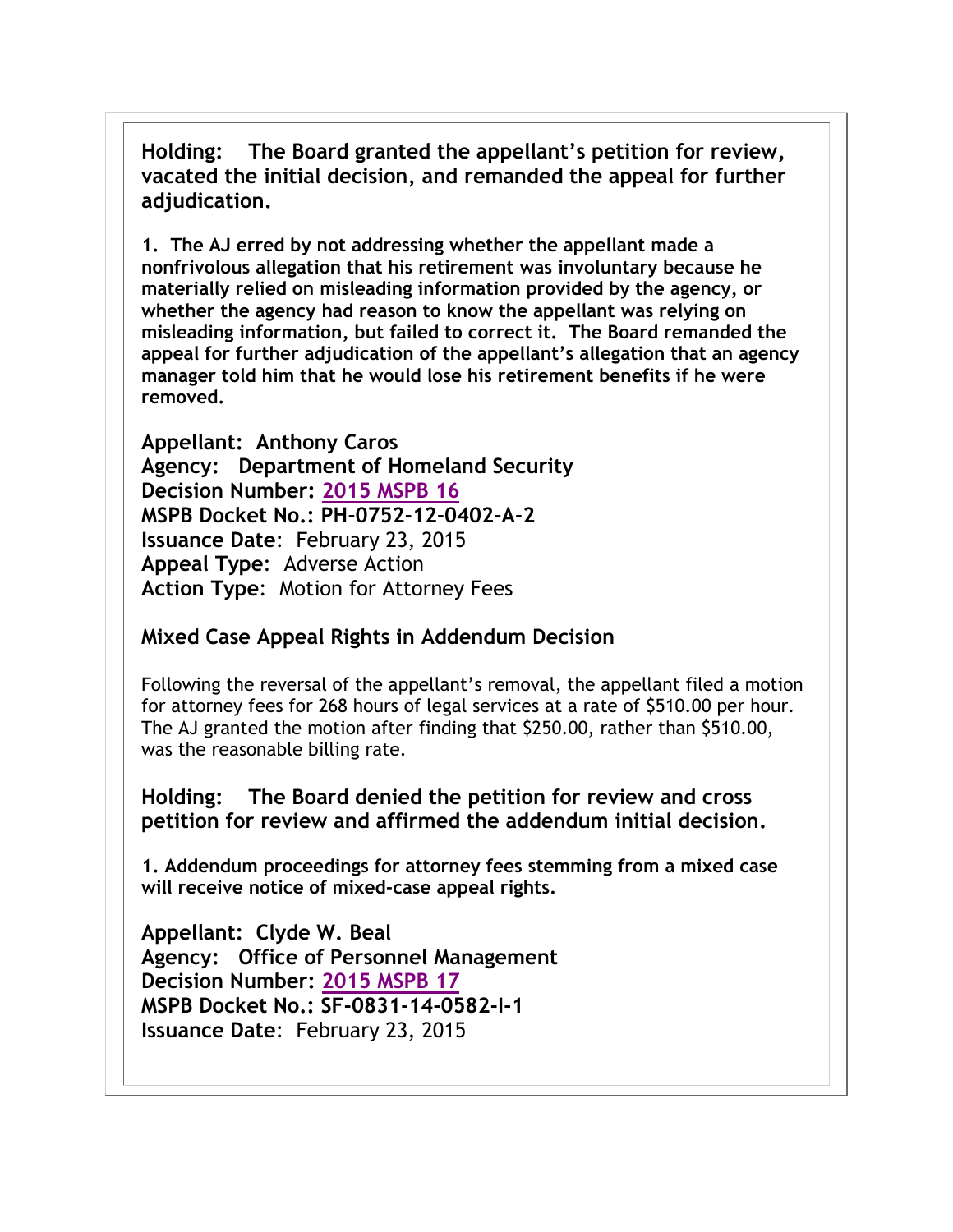**Appeal Type**: Retirement **Action Type**: Post 1956 Military Service Credit

## **Retirement Credit Post 1956 Military Credit Authority of Board to Review Accuracy of IRR**

The appellant accrued a combination of civil service and post-1956 military service when he retired in in 2003 under the Civil Service Retirement System (CSRS). OPM initially found that the appellant was required to make a post-1956 military service deposit before separating from federal service, and that because he had failed to do so, his military service could not be included in the computation of his annuity. OPM later rescinded that decision and offered the appellant an opportunity to make the deposit. The appellant asserted that he should not only be credited with his post 1956 military service, but that he should not have had to pay a deposit at all because his effective date of commencing his civil service position was before October 1, 1982. The appellant offered evidence showing that he commenced his employment on September 30, 1982, and was therefore not required to make a deposit in order to have his military service included in the computation of his annuity. The AJ reversed the OPM decision, based on documentary evidence in the appellant's Individual Retirement Record (IRR) certified by the agency to OPM, and a credibility finding supporting the appellant's position that he commenced his employment on September 30, 1982. OPM filed a petition for review contending that the AJ exceeded her authority in reviewing the appellant's certified IRR and supplemental records and erred in relying on the appellant's testimony.

#### **Holding: The Board denied OPM's petition for review and affirmed the initial decision.**

**1. If an employee challenges a determination of the employing agency as reflected in his IRR, OPM and the Board have authority to entertain challenges to the accuracy and completeness of the IRR. Here, the documentary evidence contained in the IRR, along with the AJ's affirmative credibility determination, was of sufficient weight to support the appellant's claim that he started work prior to October 1, 1982.**

**Appellant: Ronald G. Bowman Agency: Small Business Administration Decision Number: 2015 [MSPB 18](http://www.mspb.gov/netsearch/viewdocs.aspx?docnumber=1141900&version=1146406&application=ACROBAT) MSPB Docket No.: AT-0752-13-0538-I-1 Issuance Date**: February 23, 2015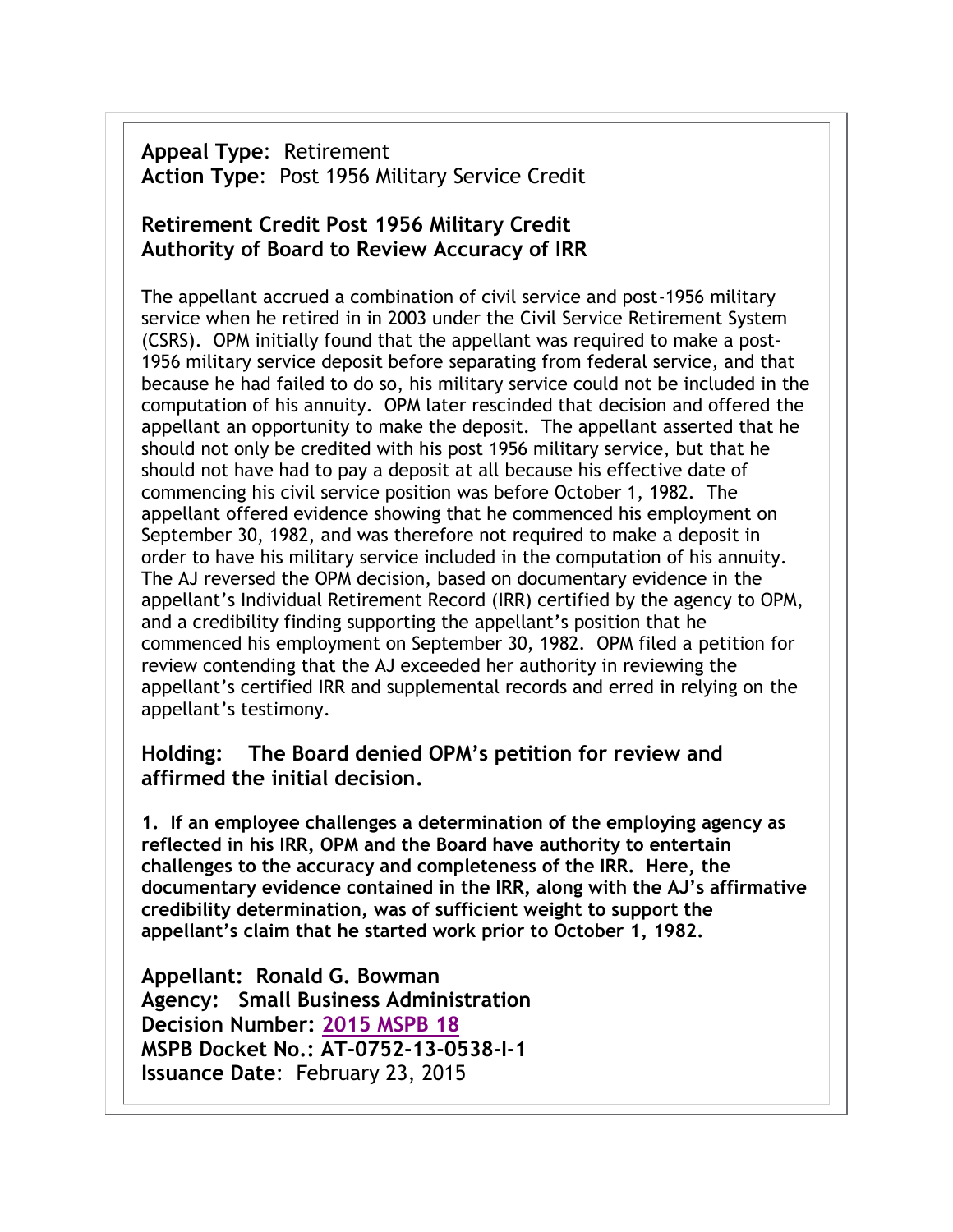**Appeal Type**: Adverse Action **Action Type**: Removal

### **Mitigation of Penalty Consideration of Subsequent Medical Documentation Relevant to Prior Condition as Mitigating Factor**

The appellant was removed from his Supervisory Construction Analyst position based on charges of excessive unauthorized leave and failure to follow proper leave request procedures. Following numerous requests for documentation to support his absences, the appellant submitted FMLA paperwork documenting that he had been diagnosed with Major Depressive Disorder and that he was hospitalized and otherwise incapacitated by this condition for certain dates, but not earlier dates identified as a basis for the agency's removal action. The AJ sustained the charged misconduct but mitigated the penalty to a 30 day suspension based, in part, on evidence of the appellant's mental impairment.

#### **Holding: The Board denied the agency's petition for review and affirmed the initial decision.**

**1. While a mitigating factor based on an appellant's medical condition will be considered only if the evidence is made known to the agency before the adverse action was effected, evidence that an employee's medical condition or mental impairment played a part in the charged conduct is ordinarily entitled to considerable weight as a mitigating factor, if the agency knows about it before taking the action at issue. Here, evidence that the appellant's mental impairment played a part in the charged conduct was entitled to considerable weight along with the appellant's more than 20 years of successful service.** 

**2. In a dissenting opinion, Member Robbins would have sustained the penalty of removal because the appellant did not provide any explanation or medical evidence to support any of his absences at issue in his removal, the appellant expressed no remorse for his actions, the appellant's work and disciplinary record reflected that he had a demonstrated problem in complying with the agency's leave and attendance policies, and the appellant's status as a supervisor required that he be held to a higher standard.** 

**Appellant: Stephen Edward Moss Agency: Office of Personnel Management Decision Number: [2015 MSPB 19](http://www.mspb.gov/netsearch/viewdocs.aspx?docnumber=1142441&version=1146947&application=ACROBAT)**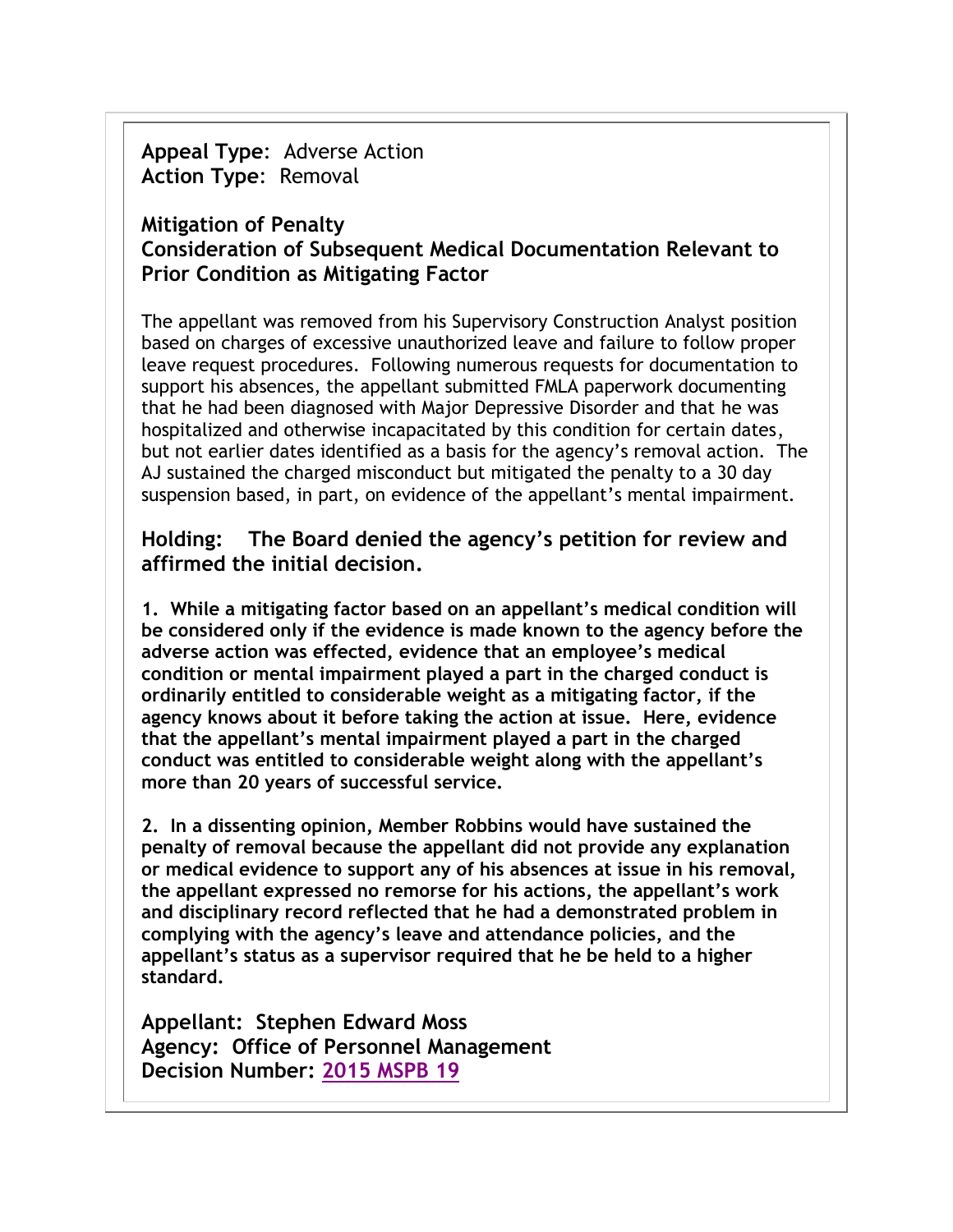**MSPB Docket No.: DC-0843-14-0621-I-1 Issuance Date**: February 24, 2015 **Appeal Type**: Retirement **Action Type**: Spousal Survivor Annuity

#### **Waiver of Survivor Annuity**

The appellant and his former spouse divorced in 1997, and the divorce decree awarded the appellant an apportionment of the retirement annuity and a former spouse survivor annuity, with the cost of the survivor annuity to be deducted from his share of the retirement annuity. After the appellant's former spouse retired in 2013, the appellant contacted OPM to implement the court order, at which point OPM notified the appellant of the cost of his survivor annuity. The appellant requested that OPM waive his future entitlement to his former spouse survivor annuity so that he could receive an unreduced share of the retirement annuity. OPM denied the request, and then denied it again after the appellant requested reconsideration. The appellant appealed the decision to the Board, arguing that he had a statutory right to waive his survivor annuity, and the administrative judge affirmed OPM's denial.

#### **Holding: The Board denied the petition for review.**

**1. The appellant was not entitled to waive his survivor annuity because he was awarded the annuity in the divorce decree without an election right.** 

**2. 5 U.S.C. § 8345(d) does not permit a waiver of entitlement to former spousal survivor annuity to increase the current share of a retirement benefit. The statute only allows an individual entitled to an annuity to decline to accept payment of the annuity.** 

**Appellant: Nicole D. Wilson Agency: Department of Homeland Security Decision Number: [2015 MSPB 20](http://www.mspb.gov/netsearch/viewdocs.aspx?docnumber=1142493&version=1146999&application=ACROBAT) MSPB Docket No.: SF-0752-14-0314-I-1 Issuance Date**: February 24, 2015 **Appeal Type**: Interlocutory Appeal **Action Type**: Demotion

**TSA Position Classification**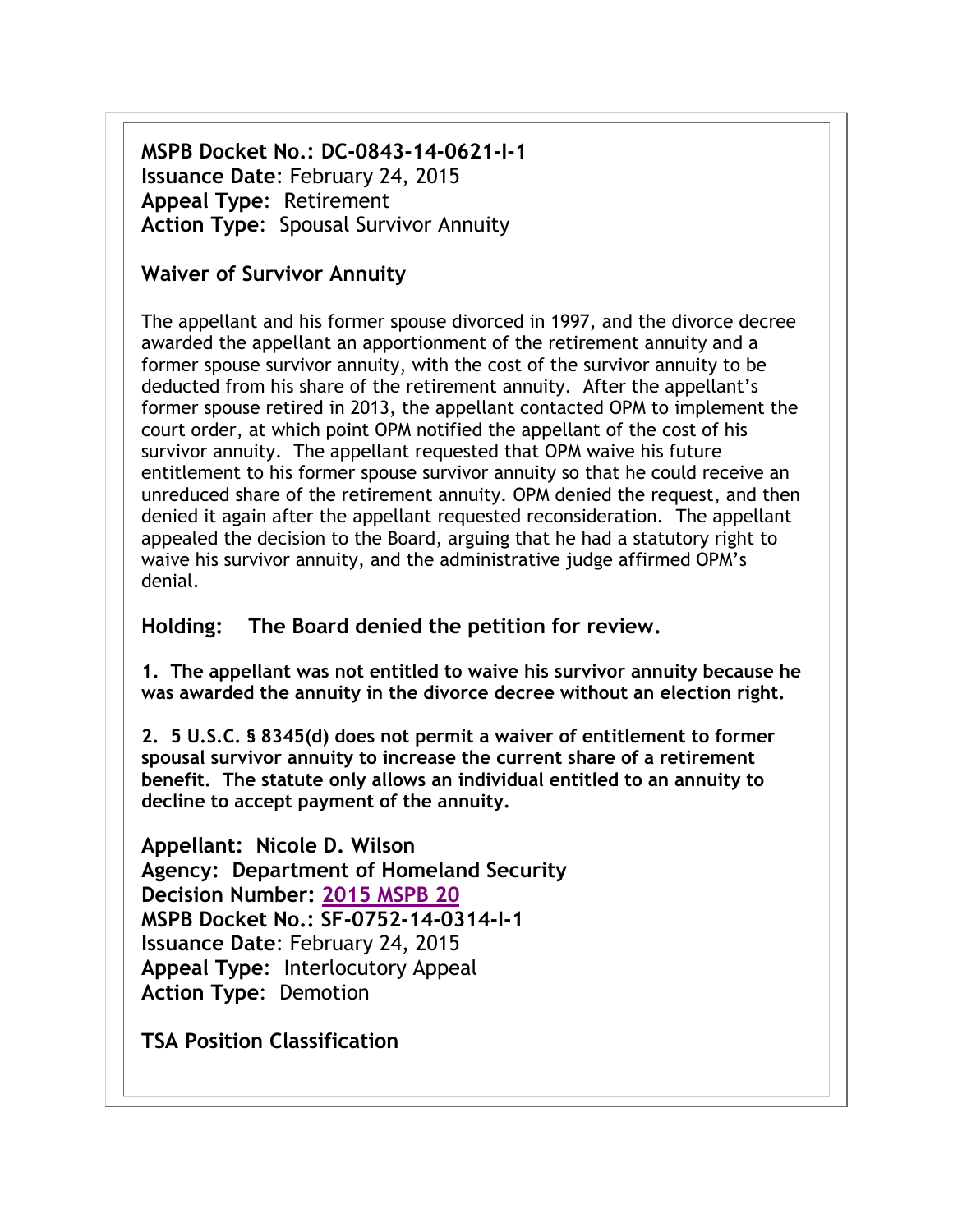The appellant was a Supervisory Coordination Center Officer (SCCO) for the Transportation Security Administration (TSA). In February 2014, the agency demoted her to the position of Transportation Security Officer (TSO). The appellant appealed her demotion to the Board, and the agency moved to dismiss the appeal for lack of jurisdiction. The agency argued that the SCCO position was a "screener" position exempted from Board jurisdiction pursuant to 49 U.S.C. § 44935. The administrative judge held that the appellant did not occupy a "screener" position and could appeal the demotion to the Board, and then certified her ruling for interlocutory review by the Board.

**Holding: The Board affirmed the ruling as modified, vacated the order staying further processing of the appeal, and returned the case to the regional office for further adjudication.** 

**1. Employees holding the SCCO position within TSA are not "screeners" for purposes of 49 U.S.C. § 44935. Accordingly, qualified employees in the SCCO position have Board appeal rights.**

**Appellant: Jeffrey L. Bostwick Agency: Department of Agriculture Decision Number: 2015 [MSPB 21](http://www.mspb.gov/netsearch/viewdocs.aspx?docnumber=1142777&version=1147285&application=ACROBAT) MSPB Docket No.: SF-4324-11-0854-I-3 Issuance Date**: February 25, 2015 **Appeal Type**: USERRA **Action Type**: Reemployment Rights Following Military Service

#### **USERRA Right to Reemployment**

The appellant was in active duty with the U.S. Army Reserve during the time he was employed as a Supervisory Forestry Technician. Shortly after returning from active duty, the appellant requested and obtained a transfer to another federal agency. After transferring to the new position at the other federal agency, the appellant was advised that he did not qualify for special retirement eligibility coverage that was available in his prior position. The appellant then filed a USERRA employment restoration claim with the objective of returning to his previous position so he could have the special retirement eligibility coverage. In denying the request for corrective action, the AJ found that the appellant failed to make a request for reemployment with the agency. The AJ also found that the appellant was eligible to request reemployment with the agency after it effected his transfer to his new position because the USERRA regulations do not specifically address the issue of whether an employee can be reemployed multiple times during the timeframe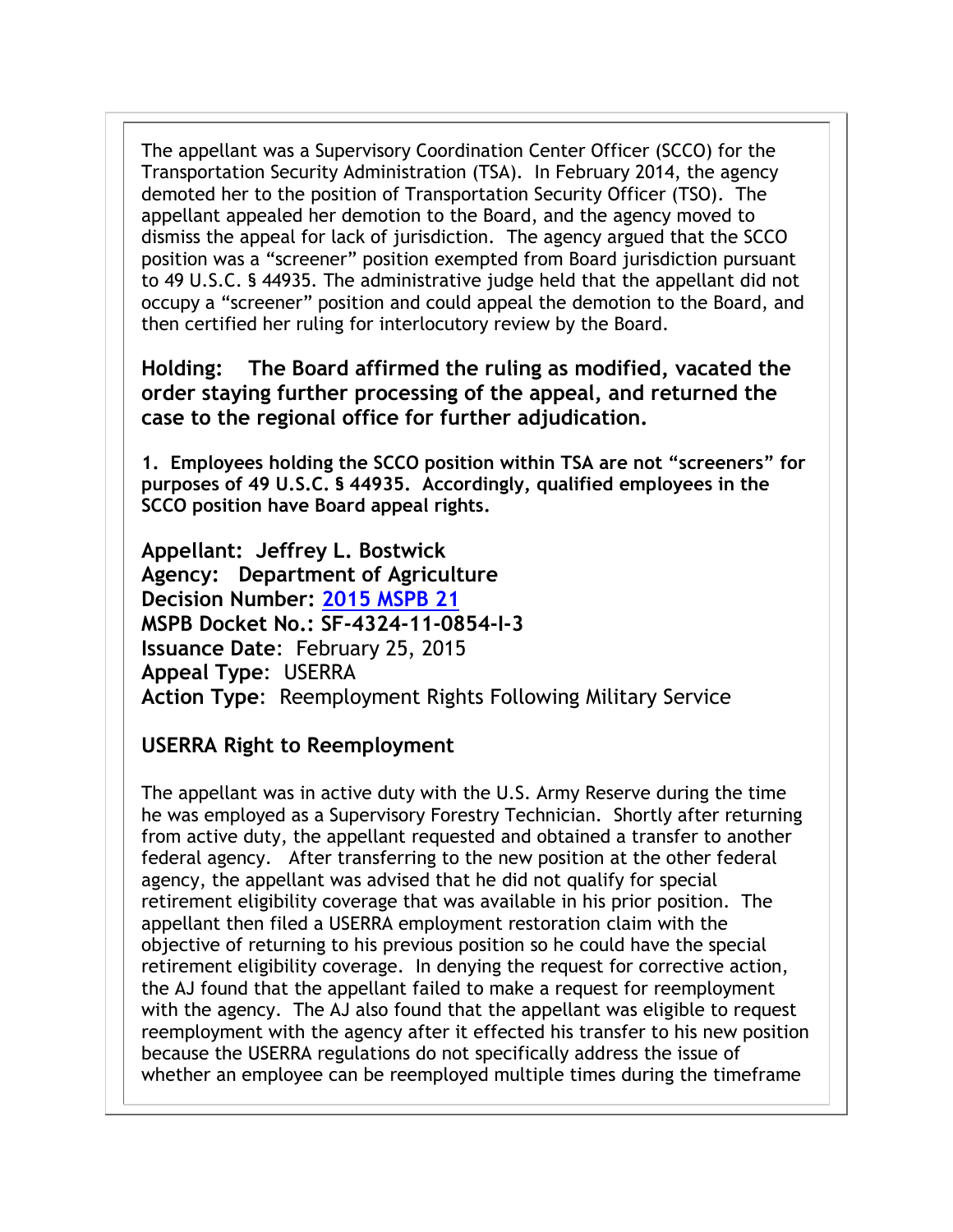for requesting, provided that the successive requests for reemployment are made within the applicable timeframe.

**Holding: The Board denied the petition for review and affirmed the initial decision as modified by providing a different rationale for the denial of corrective action.** 

**1. Under the express language and purpose of USERRA's reemployment guarantee, it is clear that the absence from a position of employment must be necessitated by reason of service in the uniformed service, not by employment with another federal agency, and that a person's notification of intent to return must happen upon completion of a period of service in the uniformed service, not upon completion of such service and additional service with another federal agency. Here, the agency satisfied its statutory obligation to reemploy the appellant following his military service when it returned him to duty but before he was transferred to his new position with another employer.**

## **The U.S. Court of Appeals for the Federal Circuit issued the following precedential decision this week:**

**Petitioner: Edward P. Kerner Respondent: Department of the Interior Tribunal: U.S. Court of Appeals for the Federal Circuit**  Case Number: **[2014-3012](http://www.cafc.uscourts.gov/images/stories/opinions-orders/14-3012.Opinion.2-18-2015.1.PDF)** MSPB Docket No. CH-3330-11-0394-I-1 Issuance Date: February 20, 2015

#### **Merit Promotion Experience Under VEOA**

The petitioner was a preference-eligible GS-5 Evidence Custodian with the respondent's Fish and Wildlife Service. He applied for GS-9/11 and GS-11/11 vacancies, which were both merit-promotion vacancies. Both vacancies required federal employee applicants to meet a time-in-grade requirement and have one year of specialized experience equivalent to the GS-7 and GS-9 level, respectively. The petitioner did not have federal civil service at the GS-7 or GS-9 levels, and therefore was determined to not be qualified for either vacancy. The petitioner appealed his non-selection to the Board, alleging that he was denied the opportunity to compete for the vacancies under the